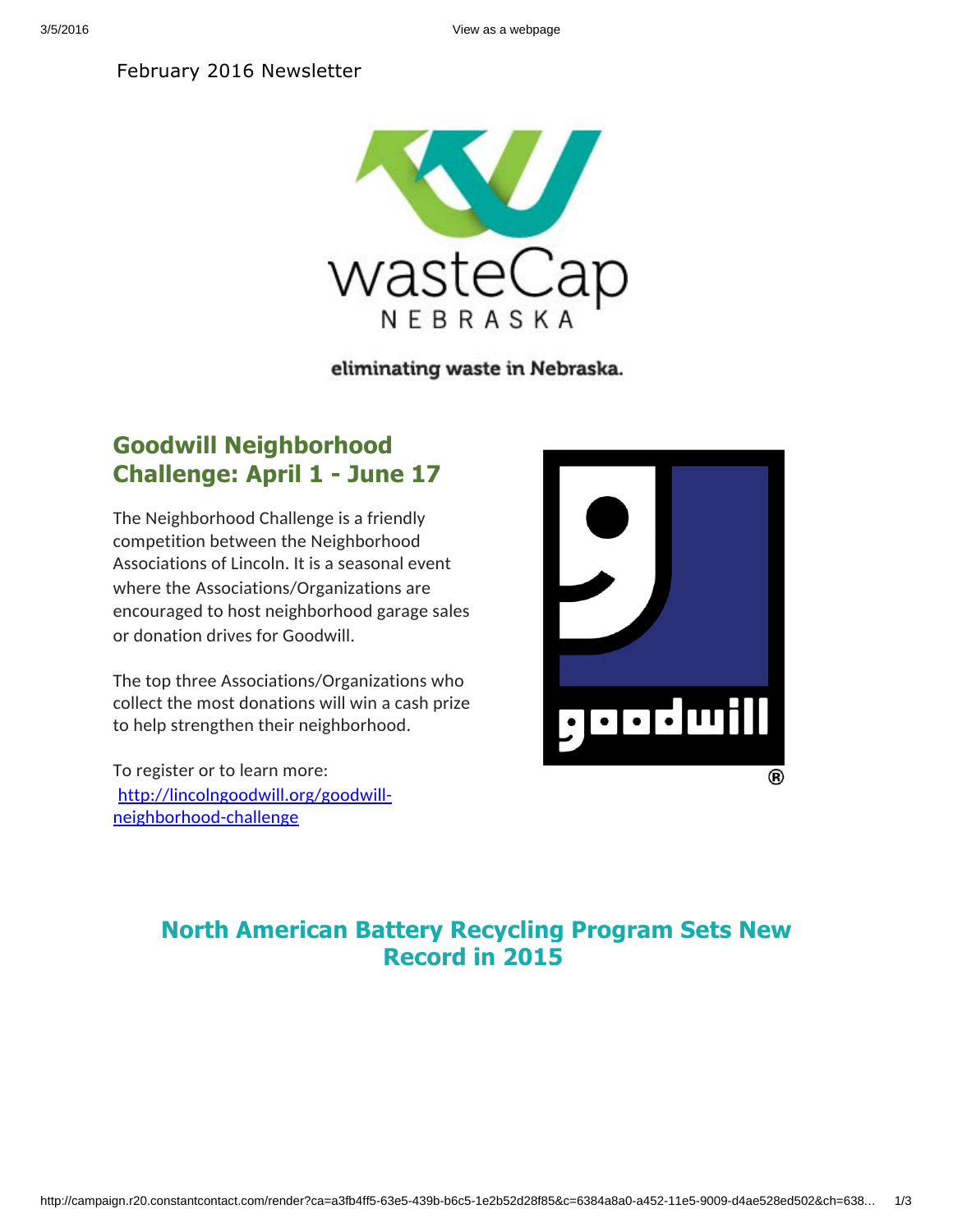Atlanta-based Call2Recycle Inc., North America's first and largest product stewardship organization managing the only no-cost battery and cellphone collection program, reported that its collections increased 5 percent during 2015 to a record 12.6 million pounds (5.7 million kilograms). Enhanced awareness contributed to record-



breaking battery collections in the United States and Canada, the organization says.

"Our battery recycling results are directly linked to the vital support of our program participants, consumers and key constituents," says Carl Smith, CEO and president of Call2Recycle. "Without their environmental commitment, we would not be able to continue collecting and arguably become one of the most successful recycling programs in North America."

This marks the 19th consecutive year the organization has generated a year-over-year increase (since collections began in 1996) in the volume of batteries diverted from landfills and recycled. Call2Recycle says it ensures that these items, which contain valuable resources, are responsibly recycled to create new batteries and other products, keeping potentially hazardous materials from entering the waste stream.

Call WasteCap today to get set up on the Call2Recycle program and to read the full article: [http://www.recyclingtoday.com/article/call2recycle-battery-recycling-record-2015](http://r20.rs6.net/tn.jsp?f=001bxxpKhti3dSRvmgy7PuN6sqMvnuiQJupcYawf3k37Mh8BEwJEMJIysCW1vpuz6TUvfDEIz3MXWjjf60NvvYZpN2z7IUo6WrPROUK1IVqLNy4QoSamiW4UKokMu-REgXllOrVfxkk85YEpI9FBMNaFe02hAeHS08dYywY8PxRd3F2wTznQJNvA6a4Cxth2JQPbCo2XxE3DdFXsQZZ4E0wjVpAjxqtwTVTSLCTlVL6TwqxGAG2KJlWnpG5NAknFZy5&c=&ch=)

# **More Sign of Trouble for U.S. E-Scrap Recovery**

Best Buy's recent announcement that it will start charging \$25 to recycle each TV and computer monitor indicates that the already stressed U.S. electronics collection infrastructure has gotten worse.



We can hardly blame Best Buy or any other collector that stepped up to make recycling

easier for consumers. Back in 2004, when not a single retailer was collecting electronics equipment, the Product Stewardship Institute (PSI) teamed with Staples and the U.S. Environmental Protection Agency to start the first computer take-back program in the country. Five years later, motivated by state extended producer responsibility (EPR) laws, Best Buy took Staples' computer-only program a big step further to collect both computers and TVs, becoming one of the most convenient locations for consumers to return their used electronic equipment nationwide.

But times have changed. Costs increased, electronics recycling programs became more robust,